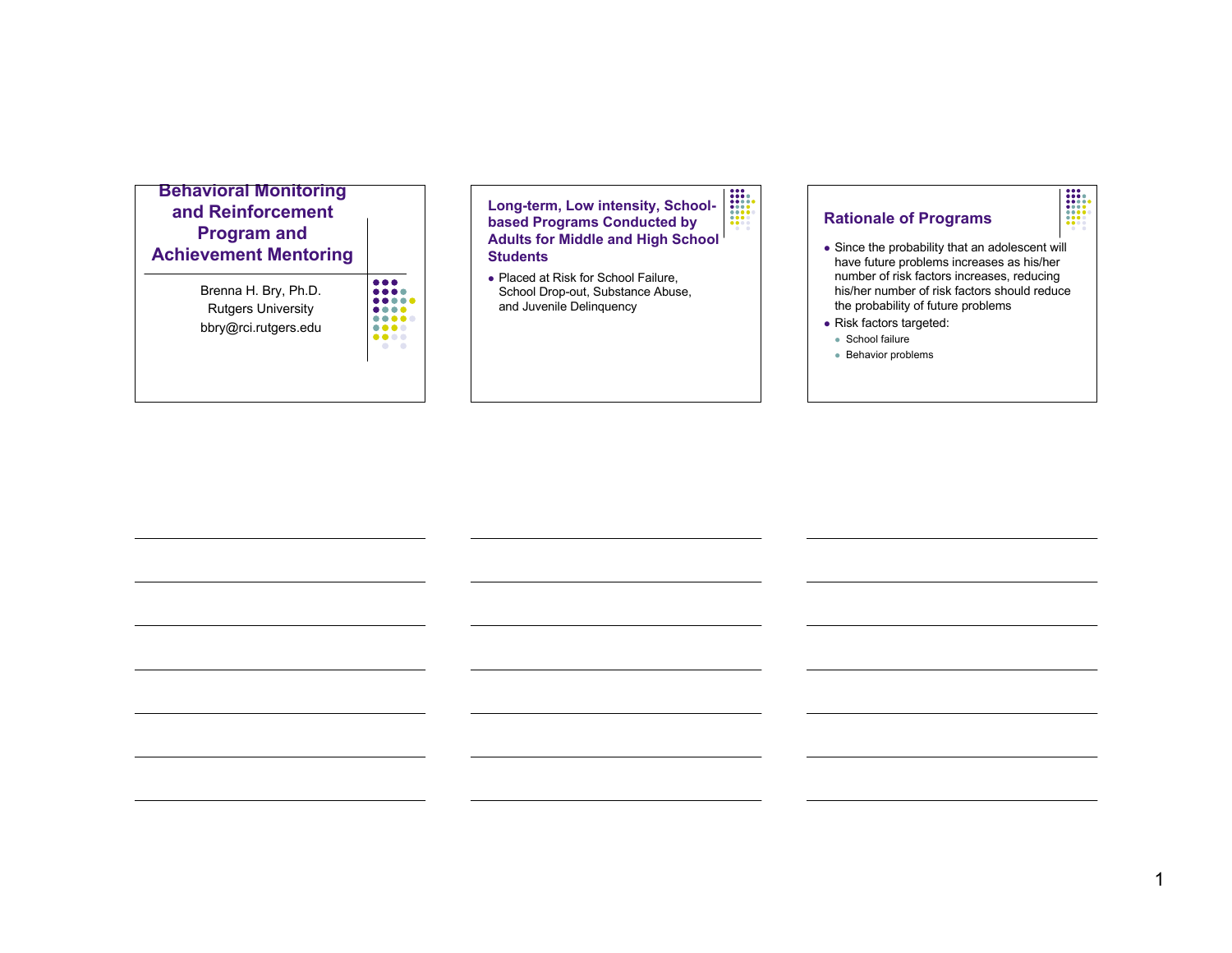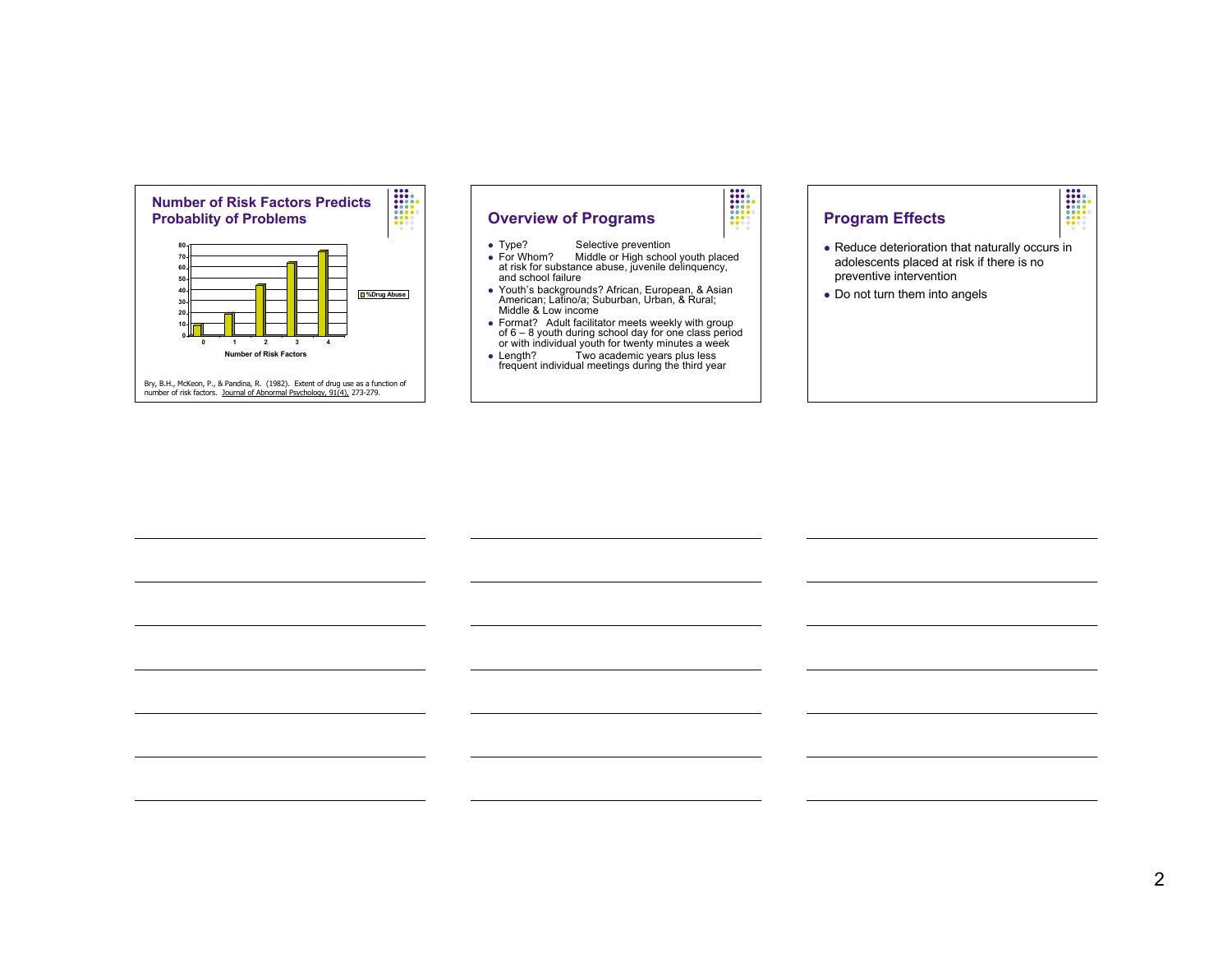





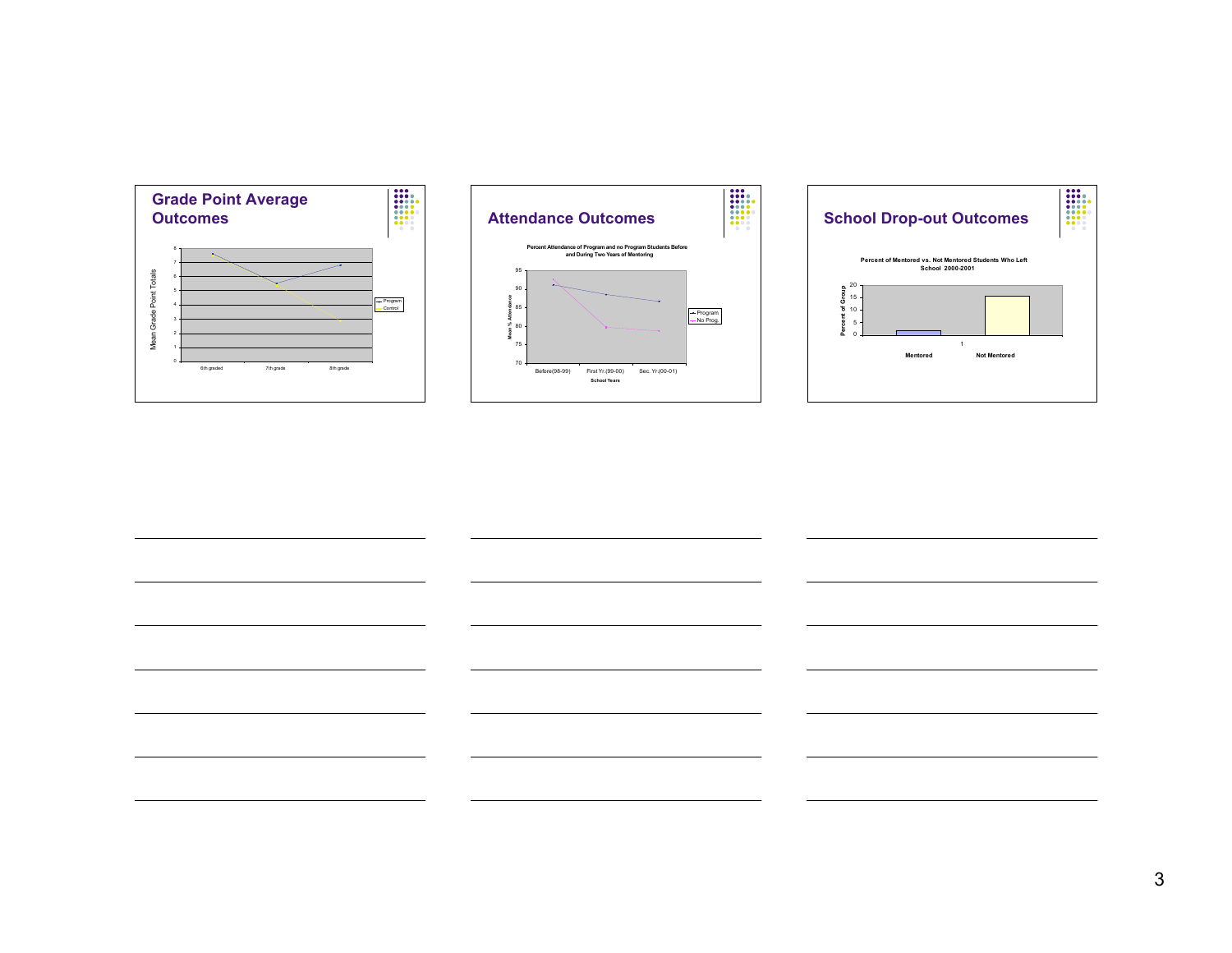



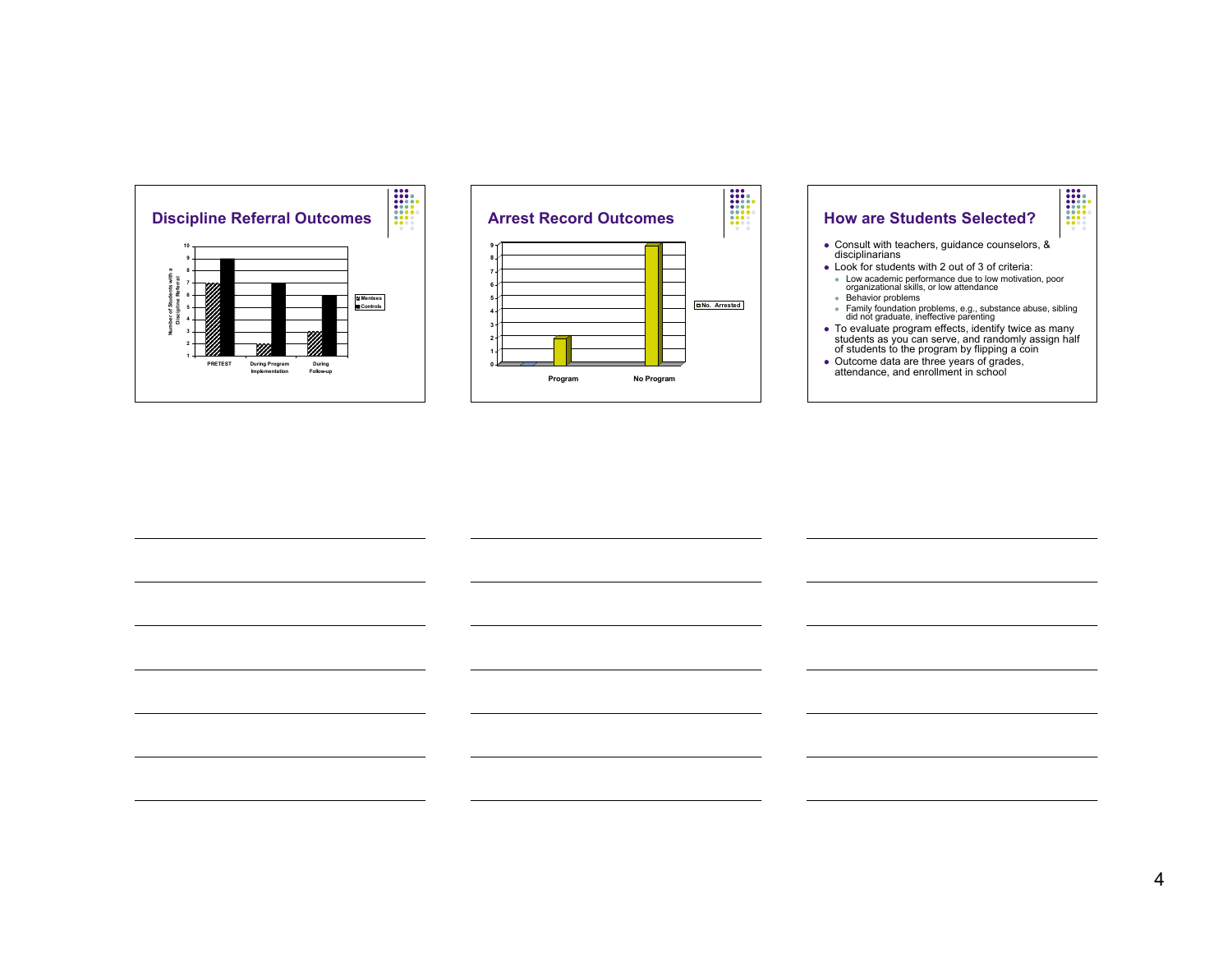

 Facilitator discusses with one teacher a week per youth how youth has done that week and records:

 $\frac{1}{1}$ 

- Something youth did right
- Some small steps youth could take to improve
- Facilitator also examines school records of each program youth and records:
- Days present, days on time, and days with no discipline referrals



# **2.Program Procedures(BMRP)**

- Facilitator meets for one class period a week together with 6-8 program students and with one student at a time,
- Shares the positive feedback and chooses one area for improvement, and
- Goes through problem-solving steps to choose new approach and rehearses it,
- While others listen and get points for not interrupting, criticizing, or making fun of fellow program students.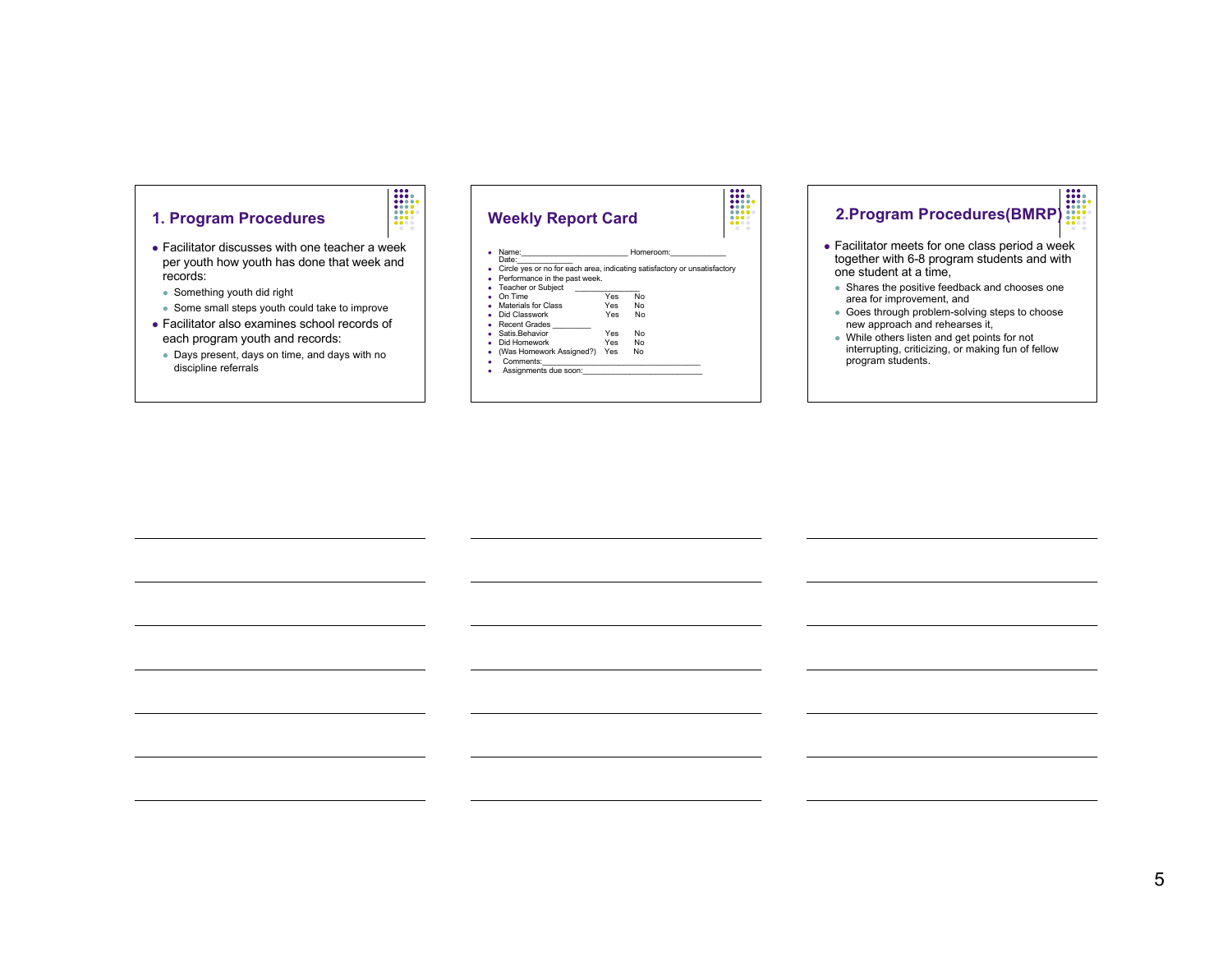## $\begin{array}{|c|c|} \hline \textbf{111} & \textbf{121} \\ \hline \textbf{111} & \textbf{121} \\ \textbf{111} & \textbf{121} \\ \textbf{121} & \textbf{121} \\ \textbf{131} & \textbf{131} \\ \textbf{141} & \textbf{141} \\ \textbf{151} & \textbf{151} \\ \hline \end{array}$ **3. Program Procedures(BMRP)**

- At end of meeting, program students fill out individual sheets where they add up their own points for the past week:
- Number of days in school, on time, and staying out of discipline trouble
- Number of "yes's" they received from one teacher to the standard questions that facilitator asks
- Obey group meeting rules (e.g., not interrupting)

## $\begin{array}{|c|} \hline \textbf{111} & \textbf{121} \\ \hline \textbf{111} & \textbf{111} \\ \textbf{111} & \textbf{111} \\ \textbf{111} & \textbf{111} \\ \textbf{111} & \textbf{111} \\ \hline \textbf{111} & \textbf{111} \\ \hline \textbf{111} & \textbf{111} \\ \hline \textbf{111} & \textbf{111} \\ \hline \textbf{111} & \textbf{111} \\ \hline \textbf{111} & \textbf{111} \\ \hline \textbf{111$ **4. Program Procedures(BMRP)**

- Facilitator checks accuracy of each student's arithmetic and
- Records new points on a cumulative bar graph for each student
- Points earn one day away from school at the end of the year on a recreational/educational field trip that the program students plan during the year

## **Program Procedures (Achievement Mentoring)**

- Mentor meets for 20 minutes a week with program students, one student at a time,
- Shares the positive feedback and chooses one area for improvement, and

 $\begin{array}{|c|} \hline \textbf{0} & \textbf{0} & \textbf{0} \\ \hline \textbf{0} & \textbf{0} & \textbf{0} \\ \hline \textbf{0} & \textbf{0} & \textbf{0} \\ \hline \textbf{0} & \textbf{0} & \textbf{0} \\ \hline \textbf{0} & \textbf{0} & \textbf{0} \\ \hline \textbf{0} & \textbf{0} & \textbf{0} \\ \hline \textbf{0} & \textbf{0} & \textbf{0} \\ \hline \end{array}$ 

 Goes through problem-solving steps to choose new approach and rehearses it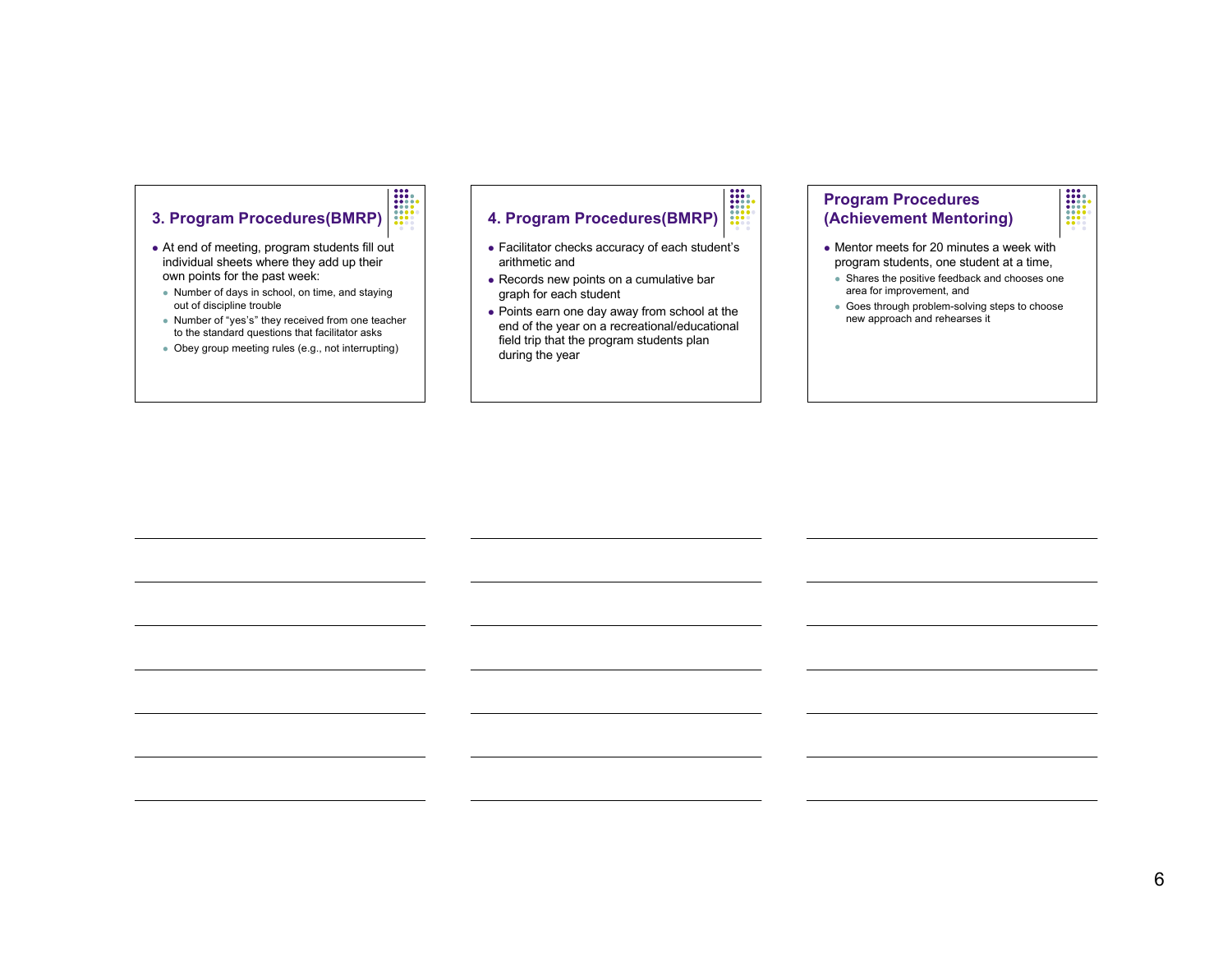

 Weekly, after meetings, facilitator or mentor leaves notes or messages for teachers to watch for small improvements students plan to make

 $\frac{1}{1}$ 

- Monthly, facilitator contacts parents with some specific, positive feedback about their youth's progress, and praise for the parents' support of it
- Goal: Orchestrate the students' receiving the same positive messages from many sources





#### • Students learn:

- An adult cares for them and supports them over time • What behaviors are valued by adults and society
- That they can learn and do these behaviors
- That subsequently better things happen to them
- That they can improve their lives through their own actions (vs. using substances, disobeying laws, or joining a gang)

7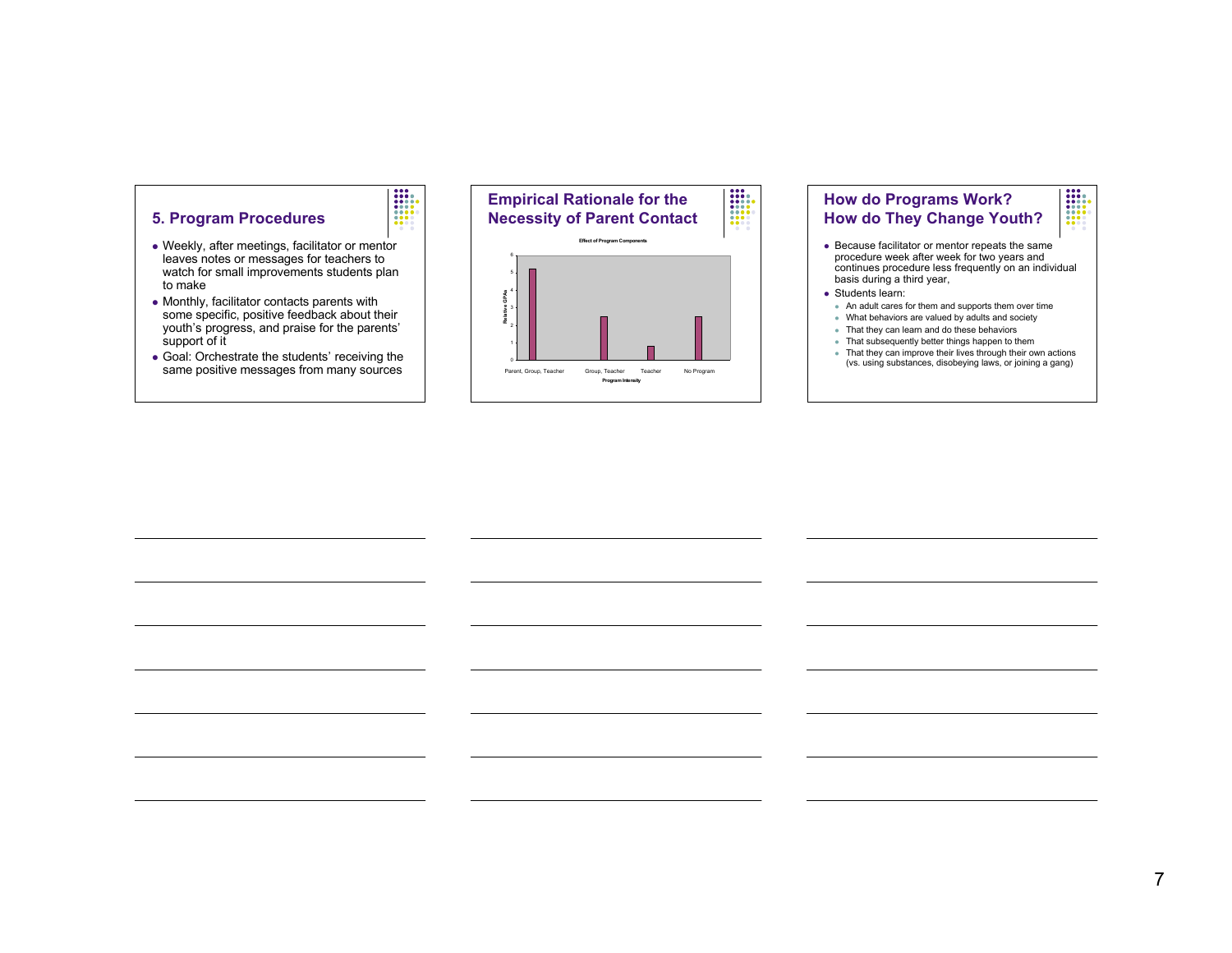

• A full time facilitator (M.A. level) 40 students

 $\begin{array}{|c|} \hline \textbf{111} & \textbf{121} \\ \hline \textbf{111} & \textbf{111} \\ \hline \textbf{111} & \textbf{111} \\ \hline \textbf{111} & \textbf{111} \\ \hline \textbf{111} & \textbf{111} \\ \hline \textbf{111} & \textbf{111} \\ \hline \textbf{111} & \textbf{111} \\ \hline \textbf{111} & \textbf{111} \\ \hline \textbf{111} & \textbf{111} \\ \hline \textbf{111} & \textbf{111} \\ \$ 

- A half time facilitator or mentor 20 students
- $\bullet$  A one day a week facilitator  $\qquad$  8 students
- Include funding for a recreational/educational
- one day field trip for program students • Manual No cost
- OPTIONAL:
- Training day by Bry associate \$3000.+exp.
- Local weekly or monthly consultant ?

## **Why In Schools During Day?**

 $\begin{array}{|c|c|} \hline \textbf{111} & \textbf{121} \\ \hline \textbf{111} & \textbf{111} \\ \hline \textbf{111} & \textbf{111} \\ \hline \textbf{111} & \textbf{111} \\ \hline \textbf{111} & \textbf{111} \\ \hline \textbf{111} & \textbf{111} \\ \hline \textbf{111} & \textbf{111} \\ \hline \textbf{111} & \textbf{111} \\ \hline \textbf{111} & \textbf{111} \\ \hline \textbf{111} & \textbf{111}$ 

- Access to adolescents placed at risk
- $\bullet$  In their natural environment
- Program goes to them
- Requires no new habits to participate
- Social validity
- Can target two risk factors there
- School failure
- Behavior problems

### **Challenges of Selective Prevention & Their Resolutions**

- Students did not ask for help Students feel "chosen" &
	-
- Teachers are pessimistic or Teachers feel "partnered" &
- angry • Negative labeling
	-
- School personnel see no improvement & question your effectiveness and lower evaluation of student
- Parents did not ask for help Parents feel "partnered" have an adult to talk to re-engage with students

I

- Program's for "Students who can do better in school" Graphs of long-term
- outcomes give them "bragging" materials

8